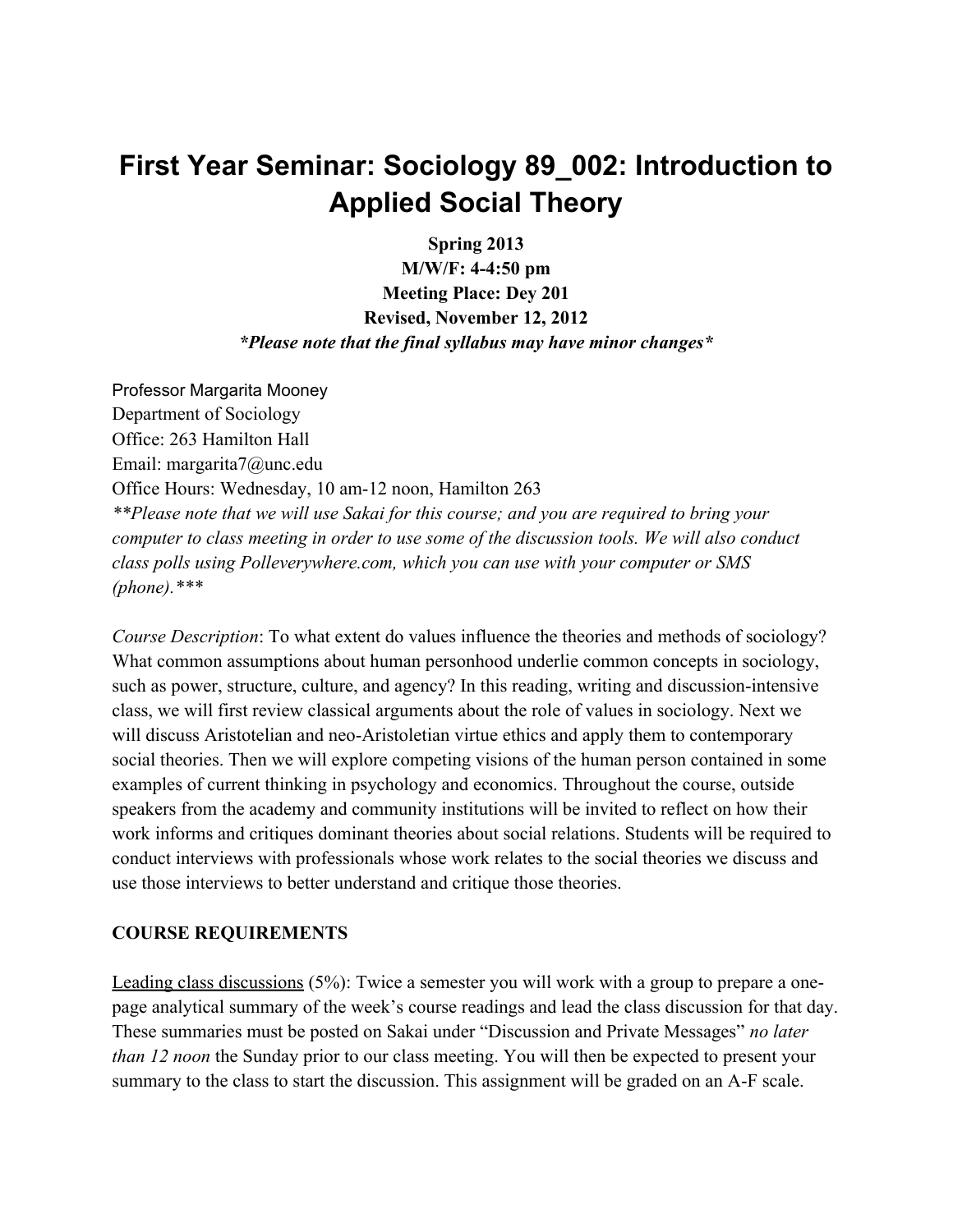Participation in Class Discussions and On-Line Discussion Forums (2%): Class participation and discussion constitutes dialogue and engagement with ideas that emerge during class; hence, participation and discussion differs from both the reading summaries and the journal and should not just repeat what you have said elsewhere. You will be graded on a scale of A-F for class participation and discussion. For example, to earn an A for class participation, you must attend every class in person and speak up for every class—either during class or on-line on the "Discussion and Private Messages" section of Sakai.

Intellectual Journal (3%): We will use the "Blog" function on Sakai to generate an intellectual journal. This assignment encourages you to keep up with the reading, enlivens class discussions, and offers a forum to record your responses to the readings, thereby personalizing the course and, at the same time, sharpening your skills in thinking critically and writing fluidly. Journal entries should be approximately 250 words and may include hyperlinks to newspaper articles, YouTube videos, or other on-line material related to our class. Each entry should (1) either quote or summarize one passage in one (or more) assigned text for that day and (2) record your reflections on the reading. Each entry should engage *one* idea in the text in some direct and thoughtful way. The journal entries are due at the start of class on the day that the reading is assigned. No exceptions. You must write one journal entry for each class meeting when new readings are assigned (approximately 22 times a semester). You are graded on completion: a score of 1 means you completed the assignment as instructed and 0 means unacceptable. I encourage you to use these entries as a way to practice good writing. To earn an A on the blog journal, you may miss no more than 2 blog entries. To earn a B on the blog journal, you may miss no more than 4 blog entries. To earn a C on the blog journal, you may miss no more than 5 blog entries. To earn a D on the blog, you may miss no more than 6 blog entries. If you miss more than 6 blog entries, you will earn a 0 for this part of your grade. *On the days you write reading summaries for the class, you do not have to write a blog.*

Two Interviews & Analysis (15% each): You will be required to conduct, transcribe, and reflect on two face-to-face interviews with local professionals (such as professors, social workers, or community organization leaders) whose work deals with topics discussed in class. To prepare for this assignment, you will learn the basics about how to conduct an interview and write an interview summary and transcript. You will be required to write a 4-page report summarizing the main points of the interview and how it informs current topics in sociology. You will also have to post a 500-800 word summary for your classmates.

Two Observation Papers*:* (30% each): You will be asked to write two 5-page observation essays that critically engage with the theoretical perspectives discussed in class. This observation will analyze a scenario that is theoretically and conceptually related to course materials, such as a religious community, social service organization, or student group. The purpose of this assignment is to continue to develop your skills in observation, description, writing, analysis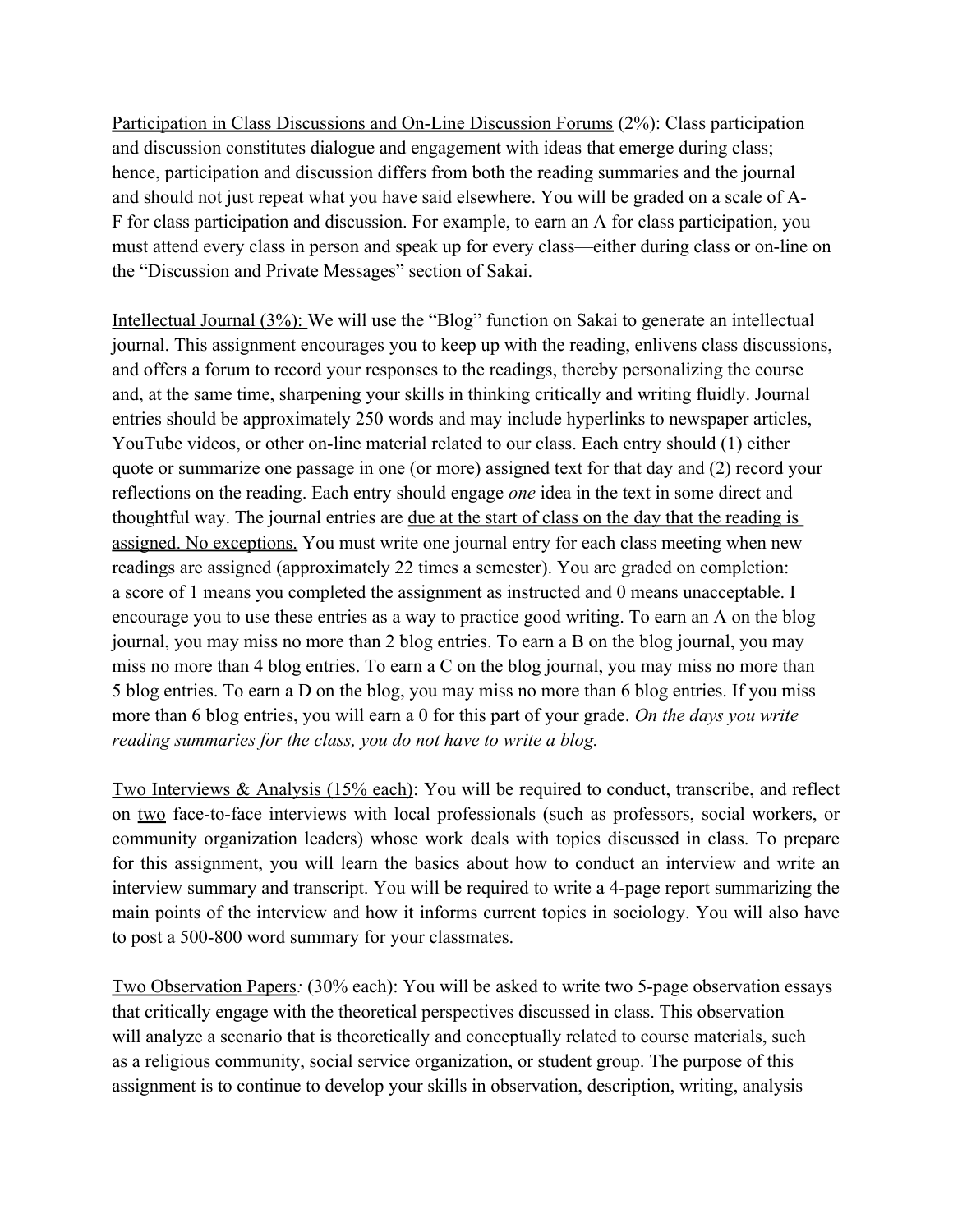and communication to others. Sociology is an empirical discipline that constructs theories and draws interpretations and conclusions from evidence that can be observed. In this paper you are refining your knowledge base of sociology concepts and relationships as well as continuing to develop your skills in analysis, synthesis, information literacy, writing and communicating to others.

### **Required Readings**

You should purchase these books from the UNC Student Stores. The remainder of the required readings will be posted on Sakai. *\*\*Please note that if you purchase them on your own (like through Amazon) you must order the book with the SAME ISBN # to ensure you get the proper edition of the book. Please note that the Kindle version of ebooks does NOT have page #s, which makes it very hard to use for this class. If you use an ereader, you MUST have page #s.\*\*\**

Sen, Amartya. *Development as Freedom.* New York: Knopf, 1999. Print. ISBN: 0375406190 (paperback)

Smith, Christian. *Moral, Believing Animals: Human Personhood and Culture.* New York: Oxford UP, 2003. Print. ISBN: 0195162021 (paperback)

Frankl, Viktor E. *Man's Search for Meaning.* Boston: Beacon P, c2006. Print. ISBN: 9780671023379 (paperback)

# **Honor Code**

The University Honor Code – which prohibits giving or receiving unauthorized assistance on graded course work – will be in effect through all exams, quizzes, and written assignments. Please read carefully the provisions of the Honor Code, make certain you understand and adhere to them, and ask me to clarify any questions you have regarding the Code. Please note that the honor code stipulates that no material from this class may be distributed to the public (this includes audio, written or visual material distributed in print or in any public electronic form such as Twitter). The Code is a long and valuable tradition at UNC – protect it! Read more about the honor code at[:](http://honor.unc.edu/) <http://honor.unc.edu/>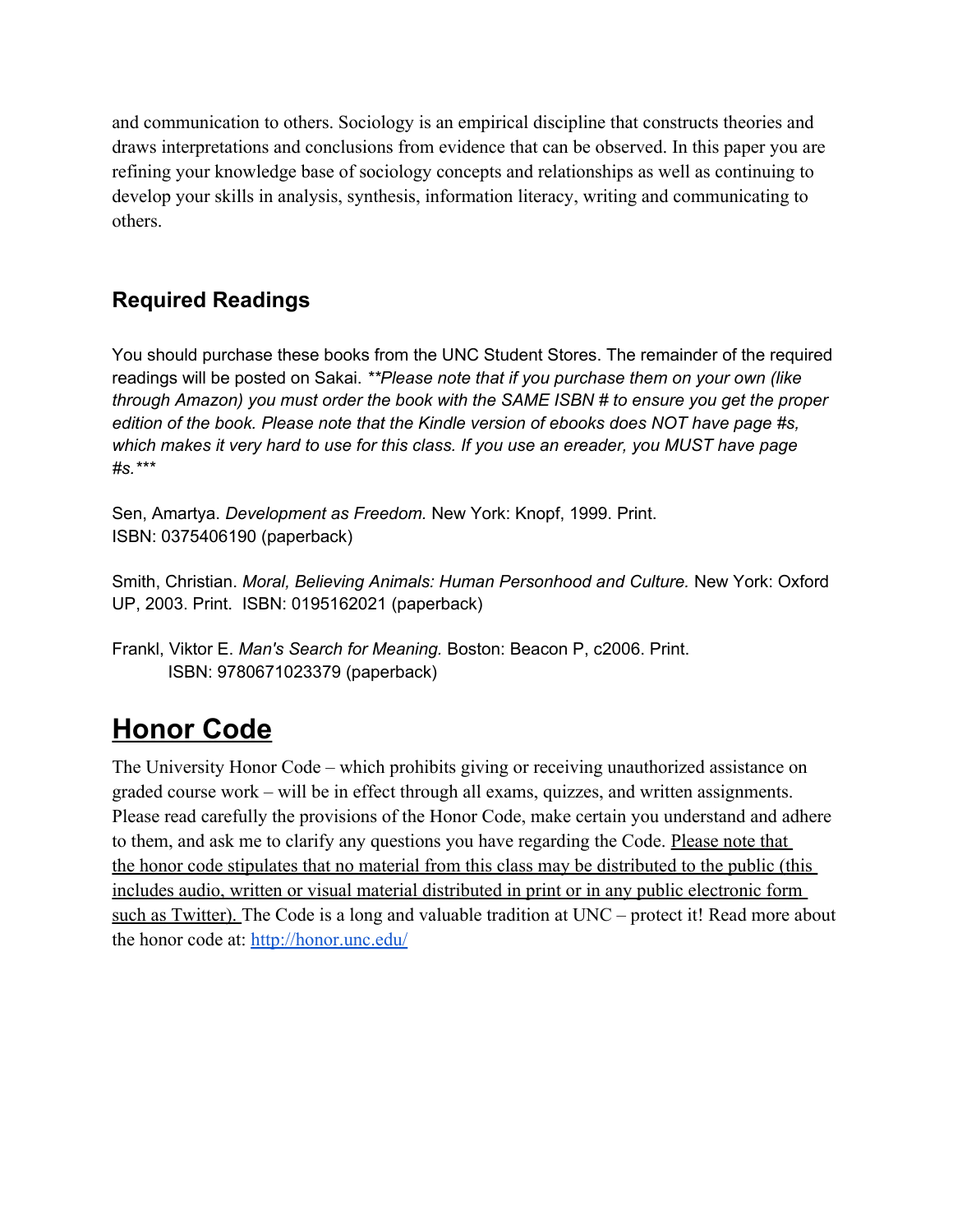## **Schedule of Class Meetings and Required Readings**

|                                   | <b>Monday</b>                                                                                                                     | Wednesday                                                                                                                                                                                                                                                     | <b>Friday</b>                                                                                                                                                                                                                                                      |
|-----------------------------------|-----------------------------------------------------------------------------------------------------------------------------------|---------------------------------------------------------------------------------------------------------------------------------------------------------------------------------------------------------------------------------------------------------------|--------------------------------------------------------------------------------------------------------------------------------------------------------------------------------------------------------------------------------------------------------------------|
| Week 1                            | <b>NO CLASS</b>                                                                                                                   | First Day of Class 1/9                                                                                                                                                                                                                                        | 1/11                                                                                                                                                                                                                                                               |
| Intro &<br>Positive<br>Psychology |                                                                                                                                   | <b>Class: Discuss course</b><br>expectations<br>Watch Seligman video                                                                                                                                                                                          | No Class<br>Read Seligman's Intro<br>to Flourish & take<br>Seligman's Character<br><b>Strengths Test</b><br>Write blog post on<br>Seligman by 4 pm                                                                                                                 |
| Week 2                            | 1/14                                                                                                                              | 1/16                                                                                                                                                                                                                                                          | 1/18                                                                                                                                                                                                                                                               |
| Frankl                            | <b>Class: Watch Frankl</b><br>Video & discuss<br>Frankly<br>Read: Frankl, first half<br>of book<br>Blog about Frankl (by 4<br>pm) | <b>Class: Discuss Frankl</b><br>Read: Frankl, 2nd half of<br>book<br>Blog about Frankl (by 4<br>pm)                                                                                                                                                           | In-class: Visit from<br>the Writing Center, do<br>in-class free writing<br>exercises about Frankl.                                                                                                                                                                 |
| Week 3                            | 1/21 No Class, Holiday                                                                                                            | 1/23                                                                                                                                                                                                                                                          | 1/25                                                                                                                                                                                                                                                               |
| Meaning<br>in social<br>theory    |                                                                                                                                   | Class: Visit from Tanya<br>Vacharkulksemsuk,<br><b>Doctoral Candidate</b><br>UNC-CH, who works<br>in Dr. Frederickson's<br>Positive Psychology Lab<br>Read: Barbara<br>Frederickson, The Value<br>of Positive Emotions<br>Blog on Frederickson<br>due by 4 pm | <b>Class: Discuss MacIntyre</b><br>and Aristotle; give<br>instructions on doing 1st<br>interview<br>Read: Aristotle,<br>Nichomachean Ethics,<br>Book I, Ch.7-11, and<br>Book II, Ch.1-4.<br>MacIntyre, After Virtue,<br>Chp. 12, pp. 160-164<br>Blog on Aristotle/ |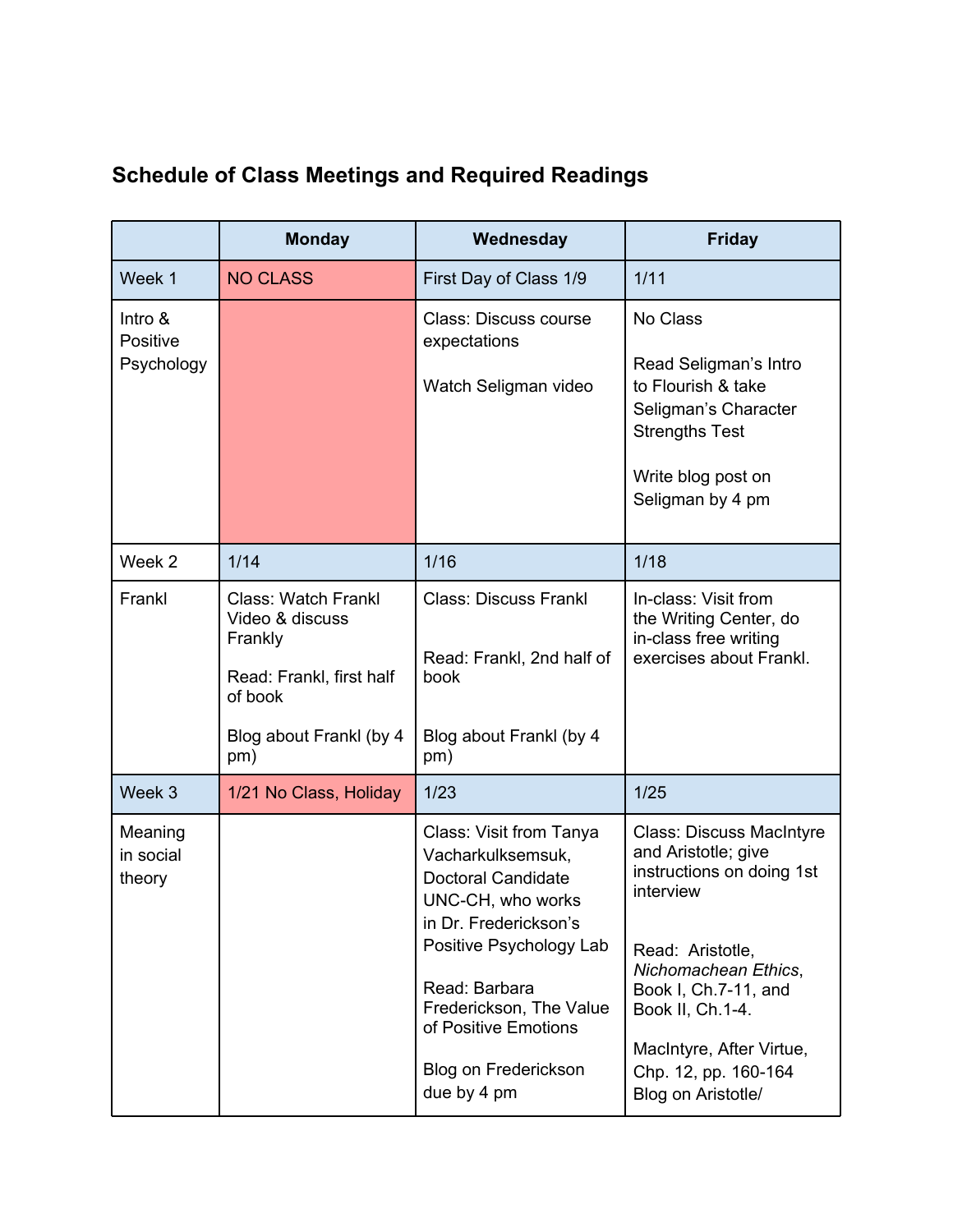|                              |                                                                                                                                              |                                                                                                                                                              | MacIntyre by 4 pm                                                                  |
|------------------------------|----------------------------------------------------------------------------------------------------------------------------------------------|--------------------------------------------------------------------------------------------------------------------------------------------------------------|------------------------------------------------------------------------------------|
| Week 4                       | 1/28                                                                                                                                         | 1/30                                                                                                                                                         | 2/1                                                                                |
| Meaning<br>Part II           | Class: Discuss Trauma<br>& Growth<br>Read: Seligman,<br>sections from Flourish<br>on Post-Traumatic<br>Growth<br>Blog on Seligman by 4<br>pm | <b>Class: Discuss</b><br>instrumentalism<br>Fowers,<br>Blaine. "Instrumentalism<br>and Psychology: Beyond<br>Using and Being Used"<br>Blog on Fowers by 4 pm | Class: Draft workshop on<br>1st interview paper                                    |
| Week 5                       | 2/4                                                                                                                                          | 2/6                                                                                                                                                          | 2/8                                                                                |
| Sociology<br>of Morality     | <b>Class: Discuss Smith</b><br>Read: Smith, Moral<br>Believing Animals,<br>Chps 1-2<br>Blog on Smith due by 4<br>pm                          | <b>Class: Discuss Jeffries</b><br>and Smith<br>Read: Jeffries, Altruistic<br>Personality<br>Blog on Jeffries due by 4<br>pm                                  | Class: Presentations of<br>papers.<br>1st interview paper due<br>on Sakai by 4 pm. |
| Week 6                       | 2/11                                                                                                                                         | 2/13                                                                                                                                                         | 2/15                                                                               |
| Sociology<br>and<br>Morality | <b>Class: Discuss Smith</b><br>Read: Smith, Moral<br>Believing Animals,<br>Chps 3-4<br>Blog on Smith by 4 pm                                 | Class: Discuss Sayer &<br>values in social science<br>Read: Sayer, "Values in<br>Social Science"<br>Blog on Sayer by 4 pm                                    | Class: discuss<br>observation paper<br>assignment                                  |
| Week 7                       | 2/18                                                                                                                                         | 2/20                                                                                                                                                         | 2/22                                                                               |
| Sociology<br>and<br>Morality | <b>Class: Discuss Smith</b><br>Read: Christian<br>Smith, Moral Believing                                                                     | Class: Discuss Smith and<br>Human rights<br>Read: Smith, "Does                                                                                               | Class: Draft Workshop for<br>1st observation paper                                 |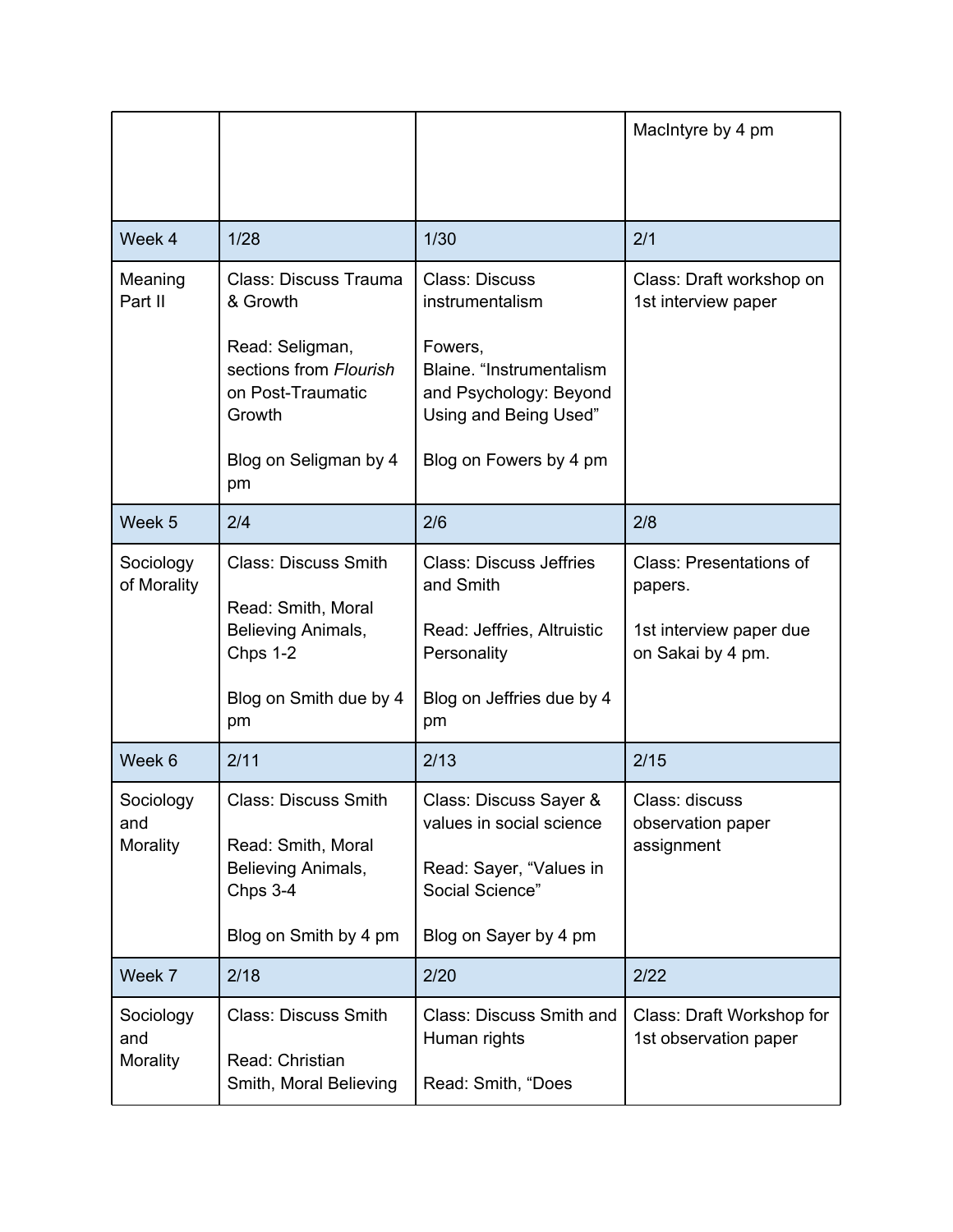|                                   | Animals, Chapter 5<br>Blog on Smith by 4 pm                                                                                                                                                                                                                                                                                                                                   | Naturalism Warrant a<br>Belief in Human Rights?<br>Blog on Smith by 4 pm                                           |                                                             |
|-----------------------------------|-------------------------------------------------------------------------------------------------------------------------------------------------------------------------------------------------------------------------------------------------------------------------------------------------------------------------------------------------------------------------------|--------------------------------------------------------------------------------------------------------------------|-------------------------------------------------------------|
| Week 8                            | 2/25                                                                                                                                                                                                                                                                                                                                                                          | 2/27                                                                                                               | 3/1                                                         |
| Realism<br>and People             | <b>Class: Discuss Realist</b><br>Social Science                                                                                                                                                                                                                                                                                                                               | <b>Class: Discuss Suffering</b><br>and the Person                                                                  | Class: Discussion of 1st<br>observation papers              |
|                                   | Read: Introduction to<br>Why Things Matter to<br>People<br>Blog on Sayer by 4 pm<br>**Optional: instead of<br>the second interview<br>assignment, you may<br>attend this lecture<br>and write a report<br>on it: Tuesday Feb<br>26 Angus Burgin will<br>speak as part of the<br>Hayek Lecture Series,<br><b>History of Political</b><br>Economy Center, Duke<br>University*** | Read: Mooney &<br>Guhin, "We Need<br>Others to Flourish: Why<br>Sociology Needs a Better<br>Concept of the Person" | 1st observation paper due<br>by 4 pm                        |
| Week 9                            | 3/4                                                                                                                                                                                                                                                                                                                                                                           | 3/6                                                                                                                | 3/8                                                         |
| History of<br>Economic<br>thought | Class: Guest Speaker,<br><b>Bruce Caldwell, Duke</b><br>Center for the History<br>of Economic Thought<br>Reading: Hayek "Use<br>of Knowledge in<br>Society<br>Blog on Hayek by 4 pm                                                                                                                                                                                           | Class: Watch Hayek<br>vs. Keynes rap video;<br>discuss Hayek                                                       | Class attendance optional<br>Spring break starts at 5<br>pm |
|                                   | 3/11 SPRING BREAK                                                                                                                                                                                                                                                                                                                                                             | 3/13 SPRING BREAK                                                                                                  | 3/15 SPRING BREAK                                           |
| Week 10                           | 3/18                                                                                                                                                                                                                                                                                                                                                                          | 3/20                                                                                                               | 3/22                                                        |
| Economics<br>as Morality          | Class: Guest speaker,<br>Jason Brent, UNC-CH                                                                                                                                                                                                                                                                                                                                  | Class: Discuss Morality &<br>Economics                                                                             | <b>Class: Discuss Readings</b><br>& Live Video Chat with    |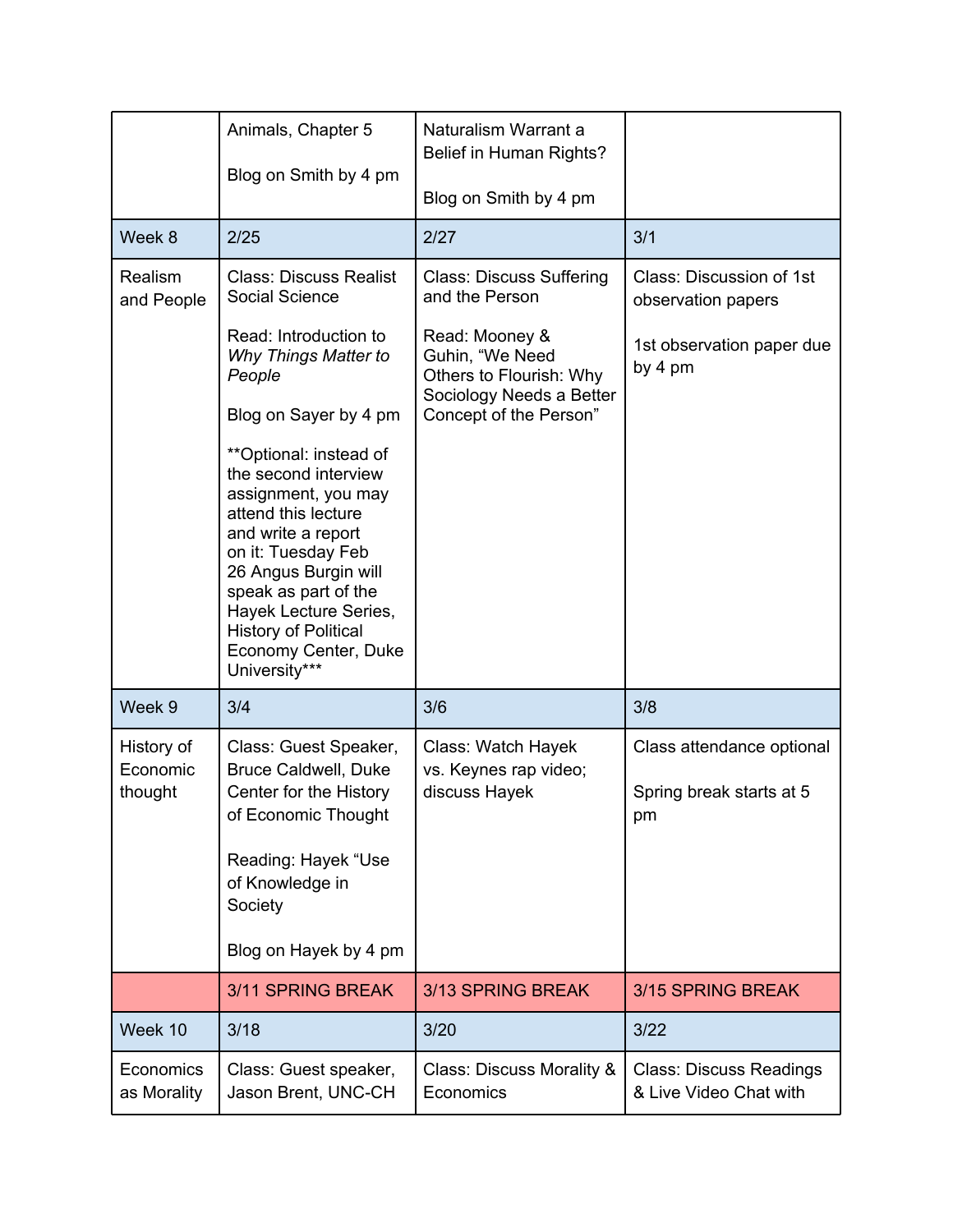|                                  | graduate student in<br>economic history<br>Reading: Jacob Viner,<br>Adam Smith & Laissez-<br>Faire<br>Blog on Adam Smith by<br>4 pm    | Read: John Bruggeman,<br>Economics as a Moral<br>Science, selected<br>chapter.<br>Blog on Bruggeman by 4<br>pm   | John Bruggeman                                    |
|----------------------------------|----------------------------------------------------------------------------------------------------------------------------------------|------------------------------------------------------------------------------------------------------------------|---------------------------------------------------|
| Week 11                          | 3/25                                                                                                                                   | 3/27                                                                                                             | 3/29                                              |
| Markets,<br>Morals, &<br>Freedom | <b>Class: Discuss Sen</b><br>Read: Amartya Sen,<br>Development as<br>Freedom, Introduction<br>through Chapter 3<br>Blog on Sen by 4 pm | Class: More Sen<br><b>Discussion</b>                                                                             | Class: 2nd Interview draft<br>workshop            |
| Week 12                          | 4/1                                                                                                                                    | 4/3                                                                                                              | 4/5                                               |
| Markets,                         | <b>Class: Discuss Sen</b>                                                                                                              | Class: Discuss Sen &<br>Nussbaum                                                                                 | Class: Discuss 2nd<br>interviews                  |
| Morals, &<br>Freedom             | Read: Amartya Sen,<br>Development as<br>Freedom, Chapter 4-6<br>Blog on Sen by 4 pm                                                    | Read: Martha<br>Nussbaum, selections<br>from Women and Human<br>Development<br>Blog on Sen &<br>Nussbaum by 4 pm | Blog: Interview #2 Due<br>on Sakai at 4 pm        |
| Week 13                          | 4/8                                                                                                                                    | 4/10                                                                                                             | 4/12                                              |
| Markets,<br>Morals, &<br>Freedom | <b>Class: Discuss Sen</b><br>Read: Amartya Sen,<br>Development as<br>Freedom, Chapter 10-<br>12                                        | <b>Class: Discuss Sen</b>                                                                                        | Class: Discuss Ideas for<br>2nd observation paper |